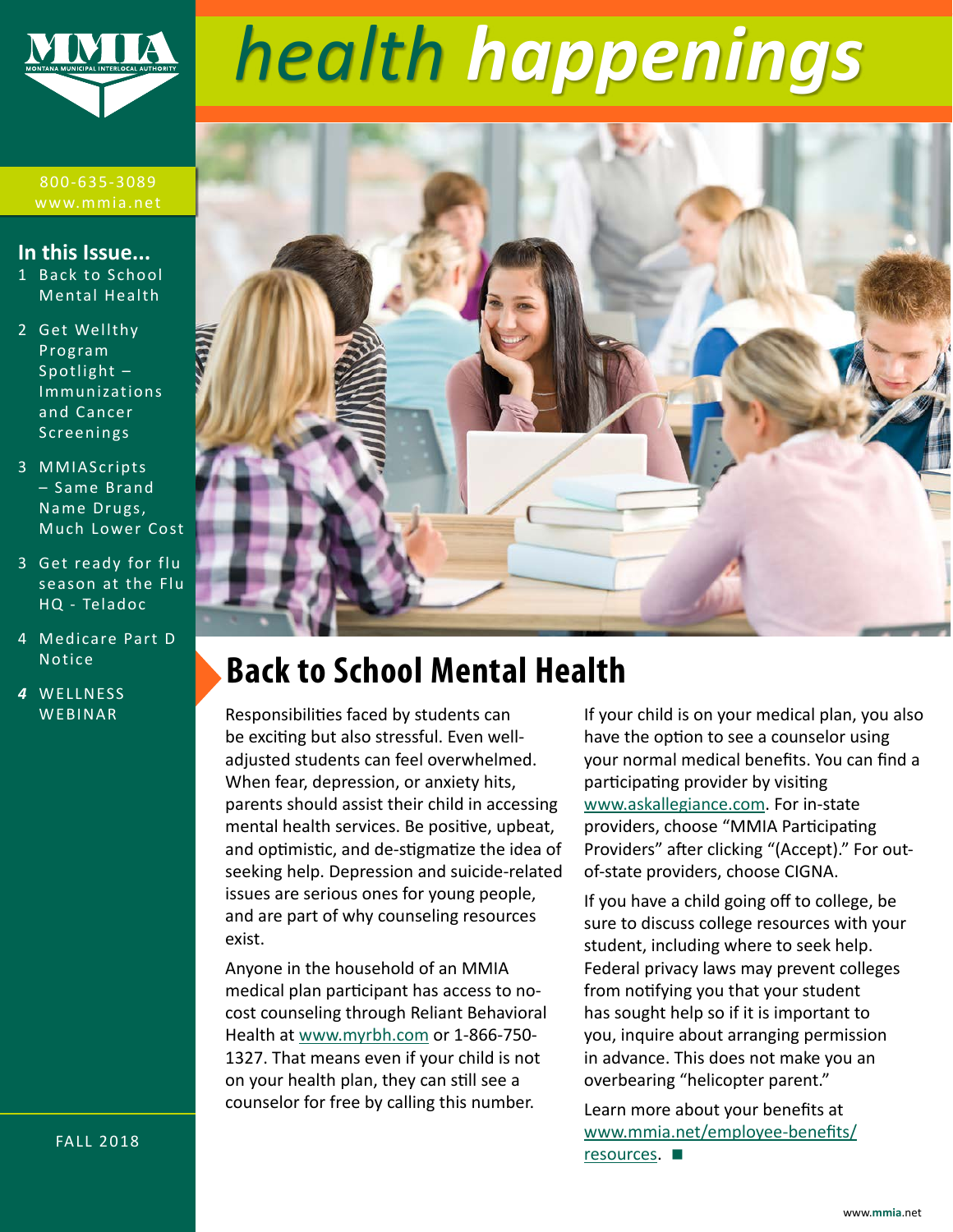### <span id="page-1-0"></span>**Get Wellthy Program Spotlight – Immunizations and Cancer Screenings**

As part of this year's Get Wellthy wellness program, you or your eligible spouse can participate in five wellness activities and earn \$50 for each. These activities help you stay healthy and prevent future problems. One of the new activities is to get a preventive immunization or cancer screening. Sounds easy enough, but we know there are many questions about how to earn this incentive.

#### *Q: How will MMIA know I had an immunization or cancer screening?*

#### A: Our new Engage wellness portal

 (<https://portal.healthspective.com/mmia>) connects with our medical and prescription claims. If you complete a qualifying activity, it will automatically report to the portal. This could take up to two months. Keep in mind, your activity must be submitted as a claim to ProAct or Allegiance in order for it to appear in the portal and for you to earn the incentive.

#### *Q: There are so many cancer screenings and immunizations out there? How do I know which one counts and is right for me?*

A: Visit [www.mmia.net/getwellthy](http://www.mmia.net/getwellthy) to see a full list of qualifying immunizations and cancer screenings. Talk about these activities with your provider to see which are best for you.

#### *Q: Do flu shots count to earn an incentive?*

A: Yes, flu shots count as a preventive immunization. If you have your flu shot at the pharmacy or county health center, be sure the claim is reported to Allegiance or ProAct so your activity will be counted for the incentive.



#### *Q: I had a cancer screening in May of 2018. Does that count for an incentive?*

A: No. Only cancer screenings or immunizations completed between July 1, 2018 and June 30, 2019 will count for this incentive.

### *Q: How do I check if my immunization or screening has been recorded in the system?*

A: Log into the wellness portal at

<https://portal.healthspective.com/mmia> and click "Engage." Look for a green button and "\$50 Earned" in the Immunization or Preventive Cancer Screening tile. Keep in mind, you may need to wait up to two months for this to be recorded and for the incentive to be earned.

#### *Q: What should I do if my immunization or cancer screening hasn't shown up in the Engage portal?*

A: It can take up to two months for your activity to report to the portal. If it has been more than two months, contact the portal administrator by emailing [info@dhsgroup.com](mailto:info%40dhsgroup.com?subject=) or calling 1-832-201-8500 option 2 and leaving a message. **■**

## GET WELLTHY!

Visit [www.mmia.net/getwellthy](http://www.mmia.net/getwellthy) for Get Wellthy program details, screening schedules and more. With this year's program, you can earn the following incentives:

- \$50 Biometric Health Screening
- \$50 Immunization or Preventive Cancer Screening
- \$50 80% Employee Participation in Biometric Screening
- \$50 Engage with a Get Wellthy Health Coach after your biometric screening
- \$50 Fill out the Health Risk Assessment and watch a short video on the Engage portal

To see your incentive progress, complete activities, or collect incentives, log into the Engage portal at <https://portal.healthspective.com/mmia>. **■**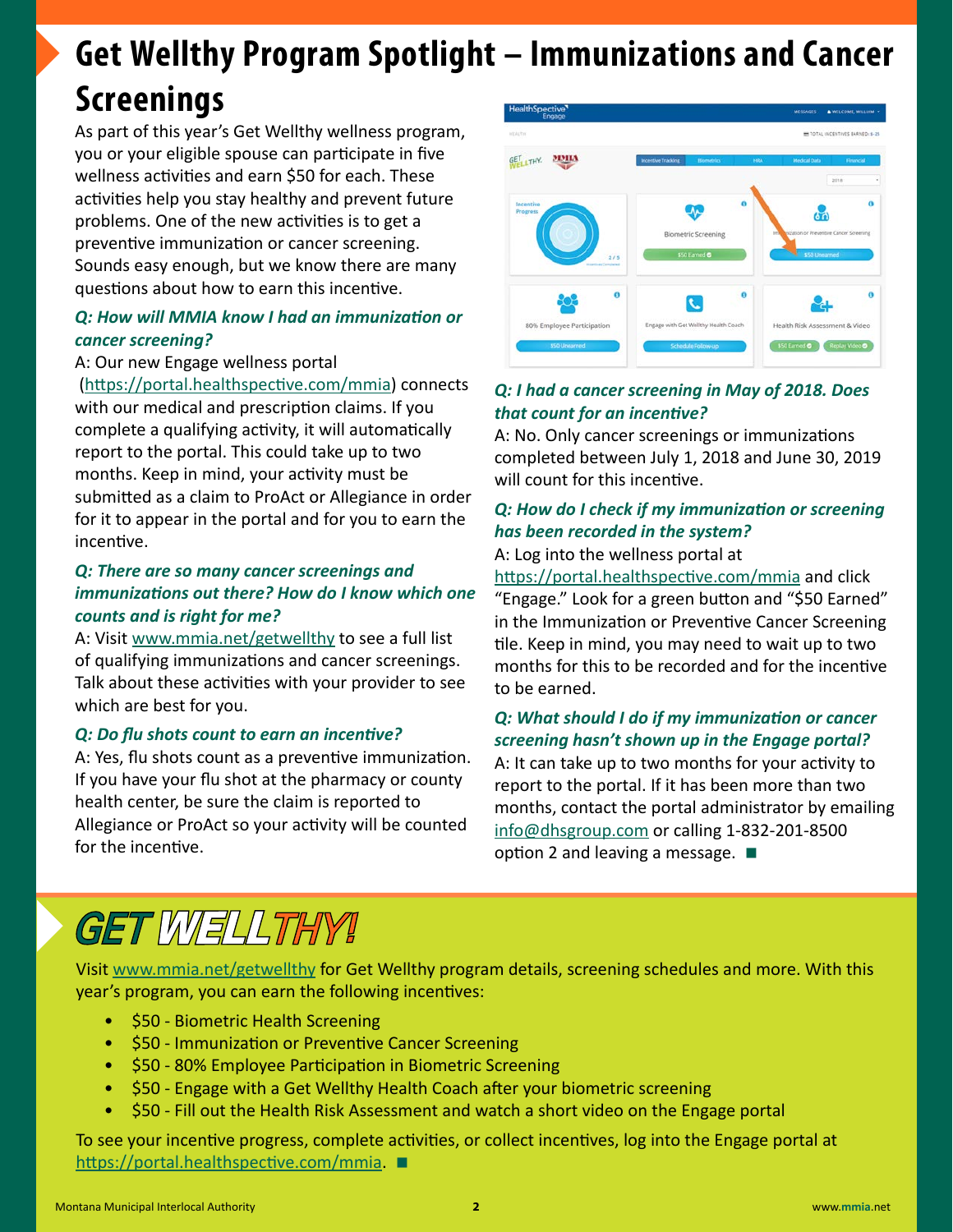### <span id="page-2-0"></span>**MMIAScripts – Same Brand Name Drugs, Much Lower Cost**

Did you know many common brand-name drugs are available through MMIA Scripts for no cost to you? That's because these prescriptions cost much less to the self-funded pool when you get them through this international mail-order program. Remember, when the pool saves money, we all benefit.

| <b>DRUG PRICES</b><br><b>MMIA Scripts vs. Normal Plan Price</b> |                      |                                            |
|-----------------------------------------------------------------|----------------------|--------------------------------------------|
|                                                                 | <b>MMIAScripts</b>   | <b>American</b><br><b>Marketplace Cost</b> |
| <b>You Pay</b>                                                  | \$0                  | Your Copay or Benefit %                    |
|                                                                 | <b>The Plan Pays</b> |                                            |
| EpiPen (for anaphylaxis)                                        | \$272                | \$420                                      |
| Crestor (for high cholesterol)                                  | \$67                 | \$709                                      |
| Premarin (for estrogen therapy)                                 | \$225                | \$1,611                                    |
| <b>Advair Diskus (for asthma &amp; COPD)</b>                    | \$687                | \$3,382                                    |
| <b>Nexium (for heartburn)</b>                                   | \$195                | \$1,273                                    |
| Januvia (for diabetes)                                          | \$1,109              | \$4,357                                    |

MMIA Scripts is an international mail order prescription program. Prescriptions come from tier one countries that have the same or stricter regulatory standards as the U.S. Only brand name drugs are available through MMIA Scripts because these medications all come from the same manufacturing plants.

Visit [www.mmiascripts.com](http://www.mmiascripts.com) today to see if your medication is available. **■**



**Visit Flu HQ at** Teladoc.com/flu

• Learn how to prevent the flu • Locate a nearby flu vaccine clinic

. Take a quiz to know your flu IQ . Find out how Teladoc can help